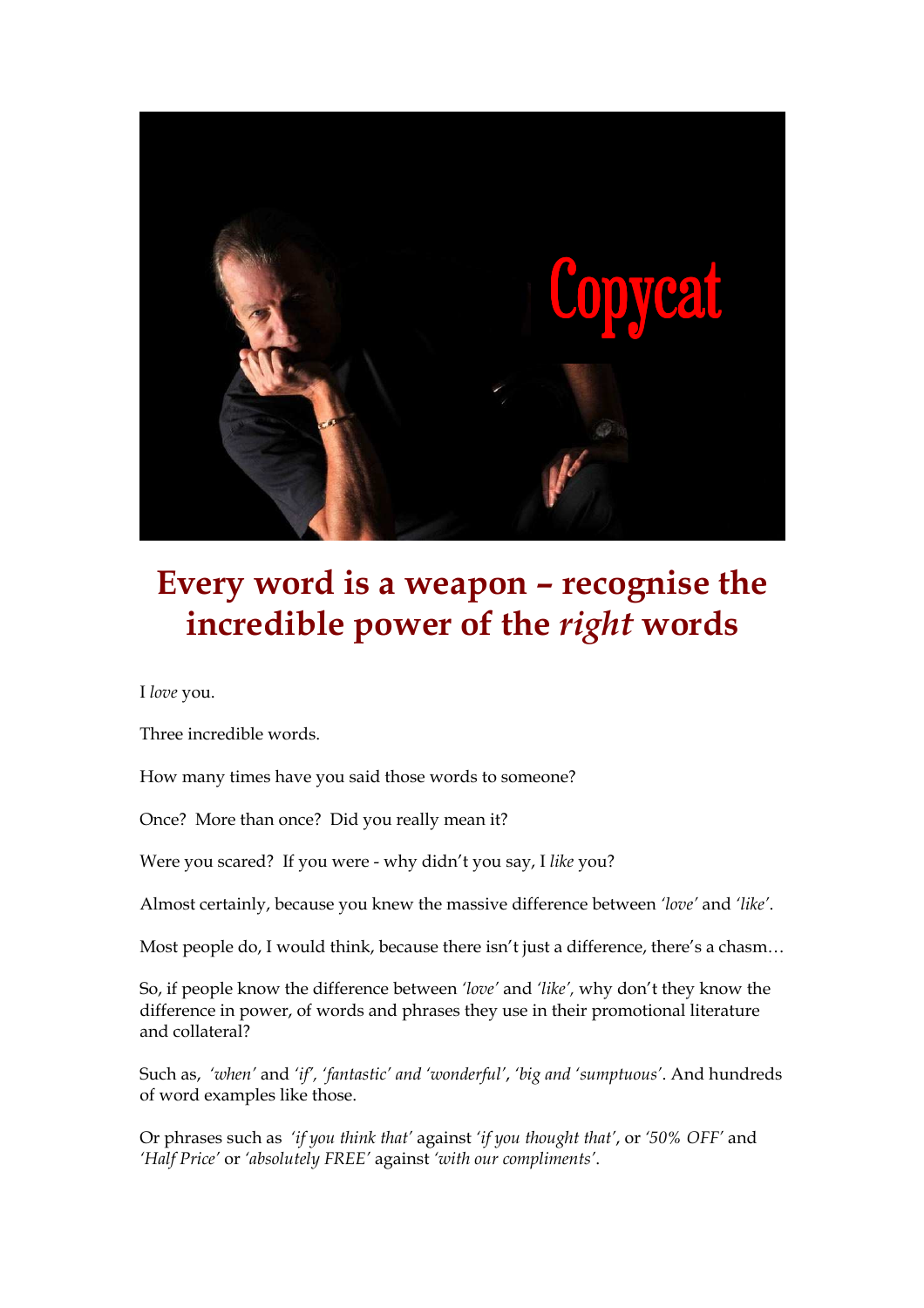Using the right words can be the difference in campaign terms, of enjoying a successful campaign or having a 'head in the hands' turkey. But trust me, most people in marketing don't know this.

It never ceases to amaze me, how incredibly naïve and misinformed, most marketers are today, regarding copy.

I regularly see campaigns that have clearly cost a lot of money to create and produce – yet the copy seems to have been written by the night watchman.

Actually it's not just copy either. It's creative techniques as well.

Here's what I mean, from a company that should know better…

| <b>Summer sounds better with Bose</b>                                                                                                                                                                                                                                                                                                                                                                                                                                                                                                                                                                                                                                                                                                                                                                                                                                                 |                                                                                                                                                       |
|---------------------------------------------------------------------------------------------------------------------------------------------------------------------------------------------------------------------------------------------------------------------------------------------------------------------------------------------------------------------------------------------------------------------------------------------------------------------------------------------------------------------------------------------------------------------------------------------------------------------------------------------------------------------------------------------------------------------------------------------------------------------------------------------------------------------------------------------------------------------------------------|-------------------------------------------------------------------------------------------------------------------------------------------------------|
| Ref: A-22902<br>Mr A Owen<br>27 Berkswell Close<br>Solihull<br>West Midlands<br>6532<br><b>B91 2FH</b><br>V2/0035754<br><u>կիկնիրկրիկիրկկիրվի</u>                                                                                                                                                                                                                                                                                                                                                                                                                                                                                                                                                                                                                                                                                                                                     | WAVE" music system - DAB<br>with FREE WAVE' connect kit for iPod<br>ACOUSTIC WAVE" music system II - DAB<br>with FREE BOSE Travel Case and Power Pack |
| Dear Mr Owen,<br>We recently sent you our new and exciting Summer 2009 Catalogue featuring all of our best selling<br>products and latest special offers. With many of these offers due to expire at the end of August this is a<br>reminder that you should order now to take full advantage of our amazing summer offer. Each and every<br>item in the catalogue is available on a risk-free all summer long home audition and if you order today,<br>you'll also receive FREE UK delivery*, offering an additional saving of up to £25! If by the<br>31st August you decide that the product is not right for you, we will collect it at our expense and you<br>won't owe us a penny. There is no catch, any BOSE' product, from our SoundDock' Portable system to our<br>best selling WAVE* music system - DAB is yours to enjoy all summer long when you order direct from Bose. | SoundDock" digital music system.                                                                                                                      |

**An 8 line opening paragraph, with no headline**! The product is undoubted quality, yet their copy is disastrous. 99% of the recipients would not have bothered to even try to read a daunting block of copy like that.

I find it amazing that a company like Bose doesn't know this.

In my view, it's because, people in marketing today, are less knowledgeable and informed about fundamental communication techniques than any of their predecessors. I don't think that can be argued at all.

The reason is simple. They don't *study.* No one does, anymore.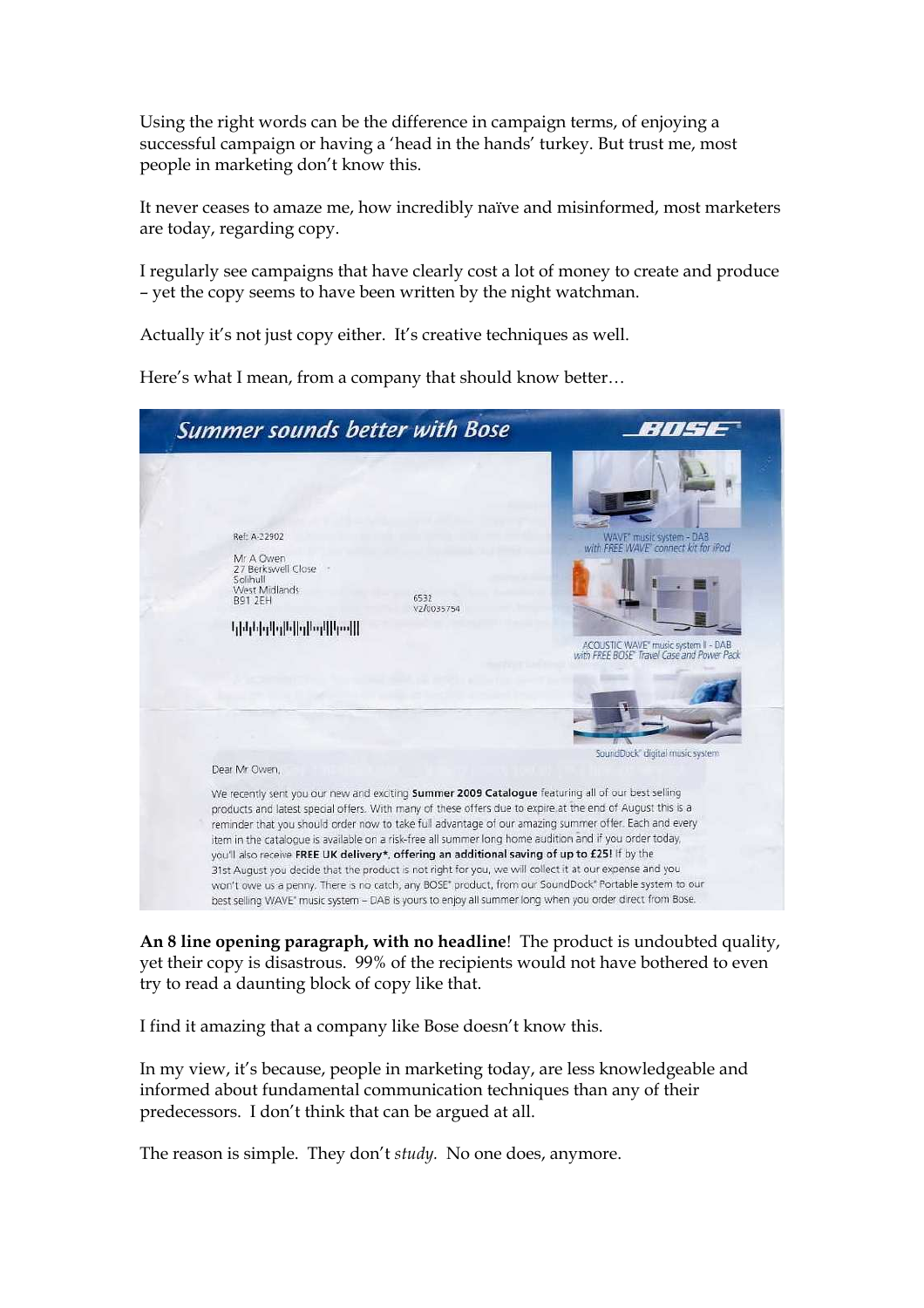I find marketers today, incredibly blinkered. They know everything about their business, but nothing about anything else. They spend their life talking to marketing people, about marketing.

This is why most of them have narrow minds.

I know I have continually raised the 'study' point in *Copycats* over the years, but it's a fact. Marketers knew much more about the selling process 60/70 years ago, than most of these charlatans know now.

How crazy is that? How embarrassing for our industry.

Look at this pile of garbage. You'd have never seen stuff like this, then. It would have been thrown out.



They're a big bank too. How on earth was this allowed to go out?

In the halcyon days, marketers – in the main - were brave and committed. And they were passionate. They tested furiously and consistently.

They shared information. They employed specialists, gladly paid top whack and gave those specialists the room to breathe and create.

And they enjoyed great success as a result.

A lot of those campaigns still excite and astonish, because they were so good. And copy played a starring role.

I regularly include some of those old campaigns in Masterclasses I present around the world – and people are amazed at their quality.

I can tell you, that I get many more requests for these, than any new campaigns I showcase, so at least some of you out there want to get better.

Not like this lot…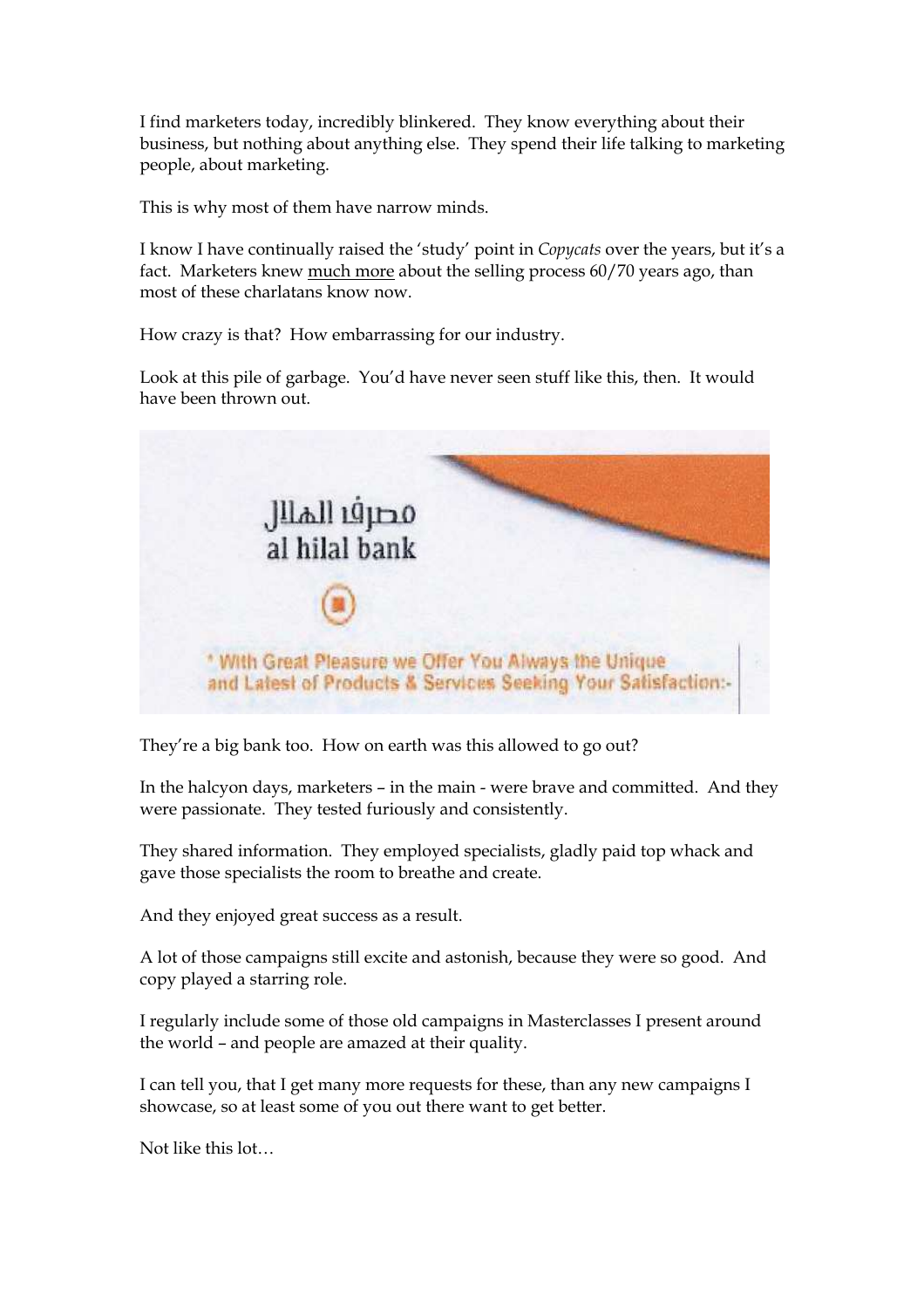

*"You know we are always looking to offer you the best possible products and services…"* 

…I think I'm going to be sick. Do they honestly believe that anyone would read that horrific line and buy into it? Noooooo...

And that's the opening line. Second only in importance to the headline. And that is just as bad*. "…will come as no surprise to you…"* Give me strength…

A total disaster. No wonder they went bust.

There are proven fundamentals – *commandments* - if you like, that MUST be adhered to if your 'forced communication' as Herschell referred to it all those years ago, is to generate response and sales.

The wonderful Murray Raphel, believed that certain phrases, techniques and words make the difference between "I'm just looking" and "I'll take this."

Murray had found that through disciplined testing and sharing information with other sales people, he confirmed that what we say, often makes the difference between a sale and a disappointment.

Murray put his findings together in his superb book, 'Selling Rules'. It distilled brilliantly the challenge of getting people to buy.

He listed 52 rules for making sales (one for every week of the year) and put each one on a page by itself.

Obviously, I can't list all 52 here, but I've taken a couple of the most relevant and incorporated some of the findings into the next few pages of this article.

(By the way, buy the book. It's not expensive and you'll benefit enormously from the wisdom within it.)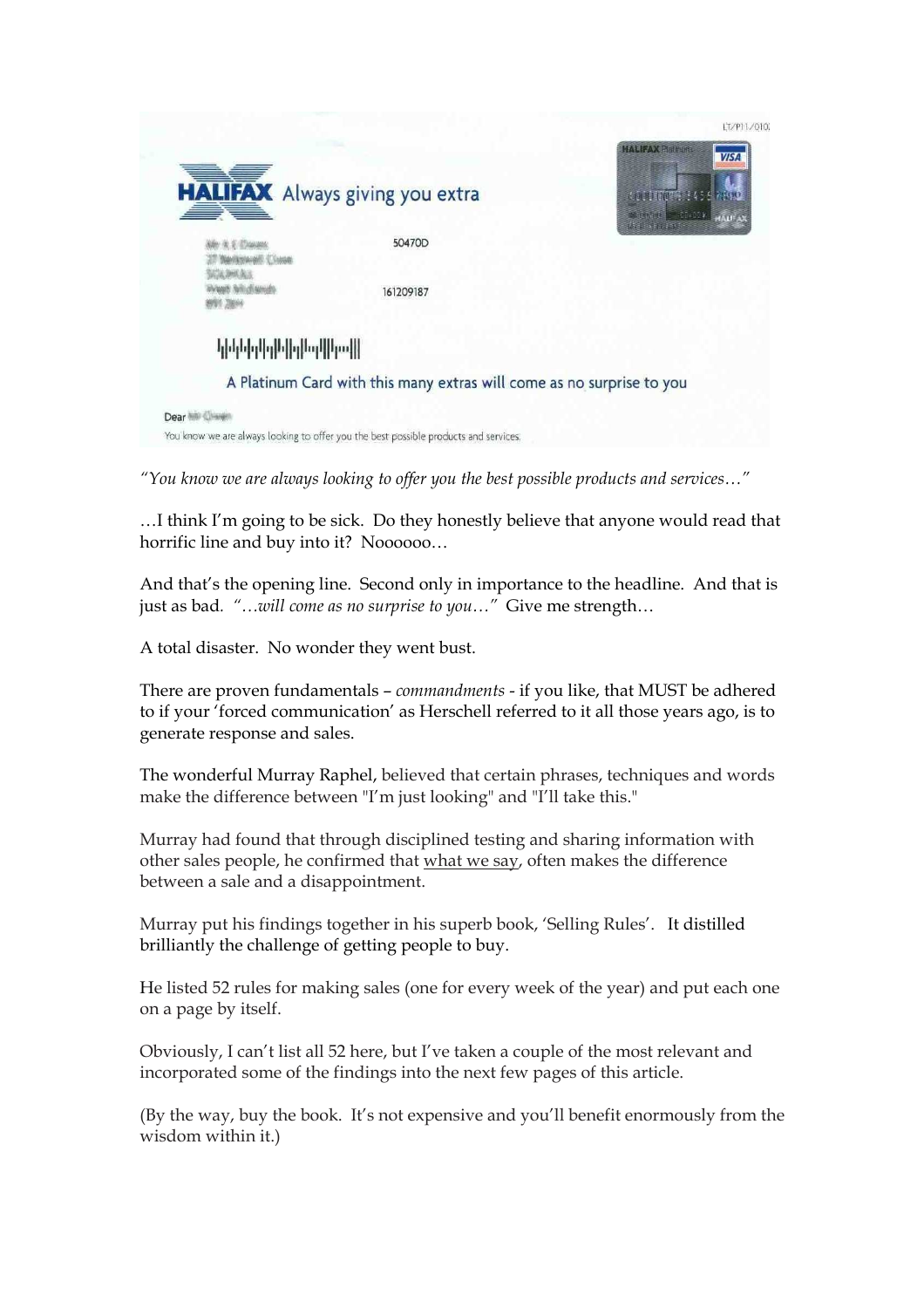## **The Importance of "You"**

Those of us who write for a living know that the word "you" is THE most important word in selling copy.

A good example of how to use 'you' effectively, is the *Newsweek* subscription letter written by legendary copywriter Ed McLean - and used for nearly 15 years.

Just think about that for a moment. 15 years being tested against hundreds of alternative letters and it beat *every* one, *every* time.

The letter consistently returned a higher rate of subscriptions than all the other letters *Newsweek* tried. More than 100 million copies of this letter were mailed!

Absolutely astonishing.

The word 'you' or 'yours' is used 26 times on the first page alone and 53 times in the whole letter. Here's how the letter began:

| Newsweek                                                                                                                                                                                                                                                                                                                                                                                                                                                                                                                                                                        |
|---------------------------------------------------------------------------------------------------------------------------------------------------------------------------------------------------------------------------------------------------------------------------------------------------------------------------------------------------------------------------------------------------------------------------------------------------------------------------------------------------------------------------------------------------------------------------------|
| NEWSWEEK . 117 EAST THIRD STREET . DAYTON 2, OHIO                                                                                                                                                                                                                                                                                                                                                                                                                                                                                                                               |
|                                                                                                                                                                                                                                                                                                                                                                                                                                                                                                                                                                                 |
| Dear Reader:                                                                                                                                                                                                                                                                                                                                                                                                                                                                                                                                                                    |
| If the list upon which I found your name is any indication,<br>this is not the first -- nor will it be the last -- subscription<br>letter you receive. Quite frankly, your education and income set<br>you apart from the general population and make you a highly-rated<br>prospect for everything from magazines to mutual funds.                                                                                                                                                                                                                                             |
| You've undoubtedly 'heard everything' by now in the way of<br>promises and premiums. I won't try to top any of them.                                                                                                                                                                                                                                                                                                                                                                                                                                                            |
| Nor will I insult your intelligence.                                                                                                                                                                                                                                                                                                                                                                                                                                                                                                                                            |
| If you subscribe to Newsweek, you won't get rich quick. You<br>won't howl over friends and business associates with clever remarks<br>and sage comments after your first copy of Newsweek arrives. (Your<br>conversation will benefit from a better understanding of the events<br>and forces of our era, but that's all. Wit and wisdom are gifts no<br>magazine can bestow.) And should you attain further professional<br>or business success during the term of your subscription, you'll<br>have your own native ability and good luck to thank for it -- not<br>Newsweek. |
| What, then, can Newsweek do for you?                                                                                                                                                                                                                                                                                                                                                                                                                                                                                                                                            |
| The answer depends upon what type of person you happen to<br>be. If you are not curious about what's going on outside your own<br>immediate daily range of concern if you are quickly bored when<br>the topic of conversation shifts from your house, your car, your<br>ambitions if you couldn't care less about what's happening in<br>Washington or Wall Street, in London or Moscowthen forget<br>Newsweek. It can't do a thing for you.                                                                                                                                    |
| If, on the other hand, you are the kind of individual who                                                                                                                                                                                                                                                                                                                                                                                                                                                                                                                       |

An absolute classic…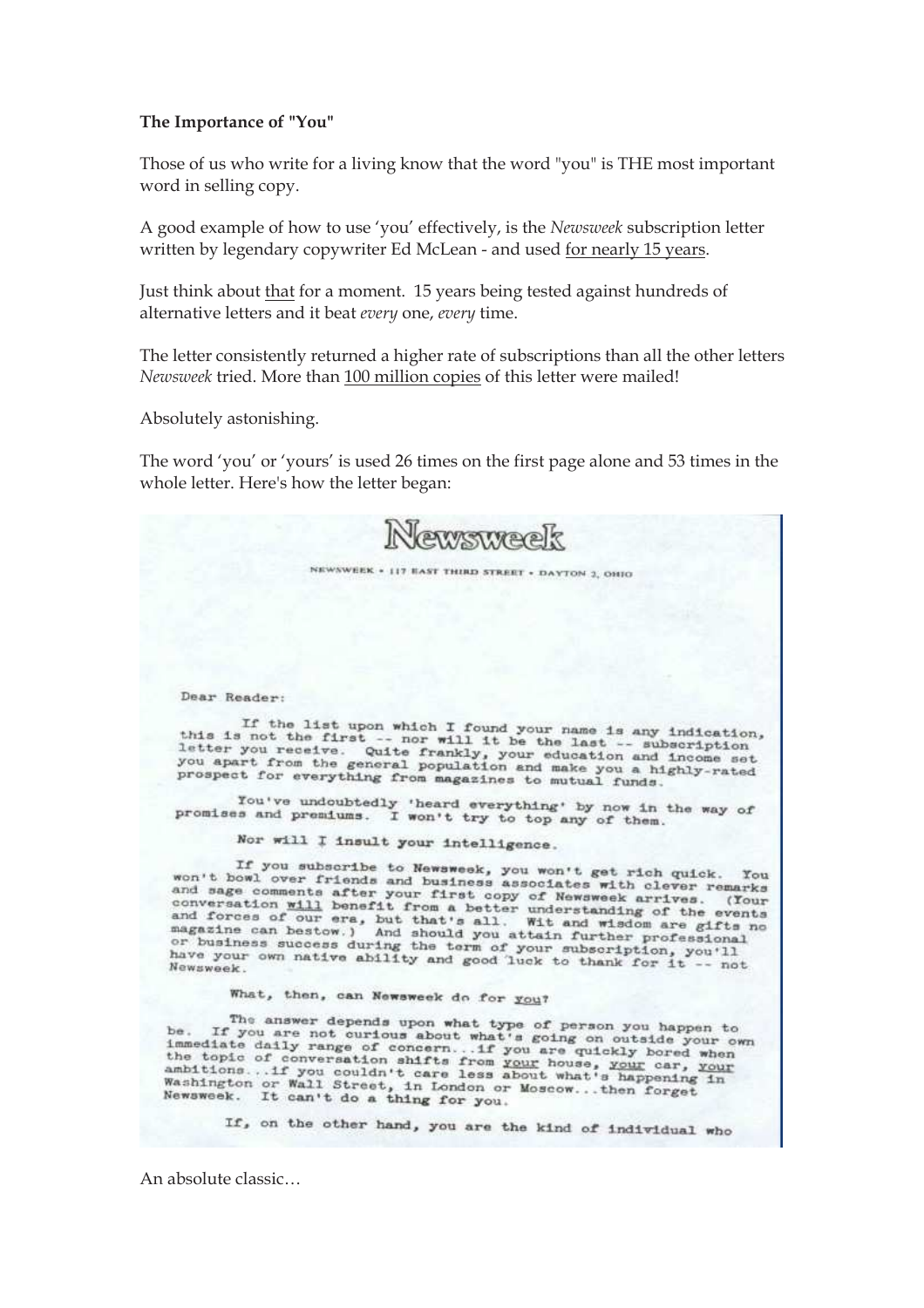In Murray's book, he also included a true story to underline the importance of 'you' copy in the human psyche. I'd like to share it with you…

Max Hart of the clothing firm, Hart Schaffner & Marx, disliked long copy in his ads. He was always returning creative work with the instruction to his ad agency to cut words out of the copy.

One time, a frustrated copywriter approached Hart with an ad describing the quality of wool and fine tailoring used in the firm's clothing - the main benefit of the company's products.

Hart once again said there were too many words and rejected the ad.

The copywriter said, *"Mr. Hart, if I show you a headline that would make you want to read every word in the ad, no matter how many words I use, will you run this ad?"* 

Hart said he would.

The copywriter went away and came back the following day with a new headline. Hart read it and said, *"Run the ad!"*

What was the new headline?

"This Ad Is All About Max Hart."

## **How different words can - and do - make a difference**

Different words CAN and DO make a difference. Believe it, because it's been proven a million times. Every word is a weapon, so it's vital that you consider every one very carefully.

You wouldn't end a sales presentation by telling the customer to *"sign here."* You would, if you were intelligent, soften the blow a little by saying they can *"OK the paperwork"* or *"approve this form."*

It's less threatening. Softer. More attractive.

It's the same with your body copy. You don't say *"price"* or *"cost,"* you say *"investment."* You don't say *"house,"* you say *"home."* 

You don't say *"sales pitch,"* you say *"presentation."* Don't say, *"used car,"* say *"previously owned."* Don't say *"deposit,"* say *"initial investment."* 

Don't say, *"contract,"* say *"agreement."* Don't say, *"buy,"* say *"own."* 

Try never to use negative words, like *death, fail, lose, worry, obligation*. Why would you want to, anyway? And, don't use neutral words like *'quality'*, *'service'* and *'value'* - as they say absolutely nothing - and therefore have no place in selling copy.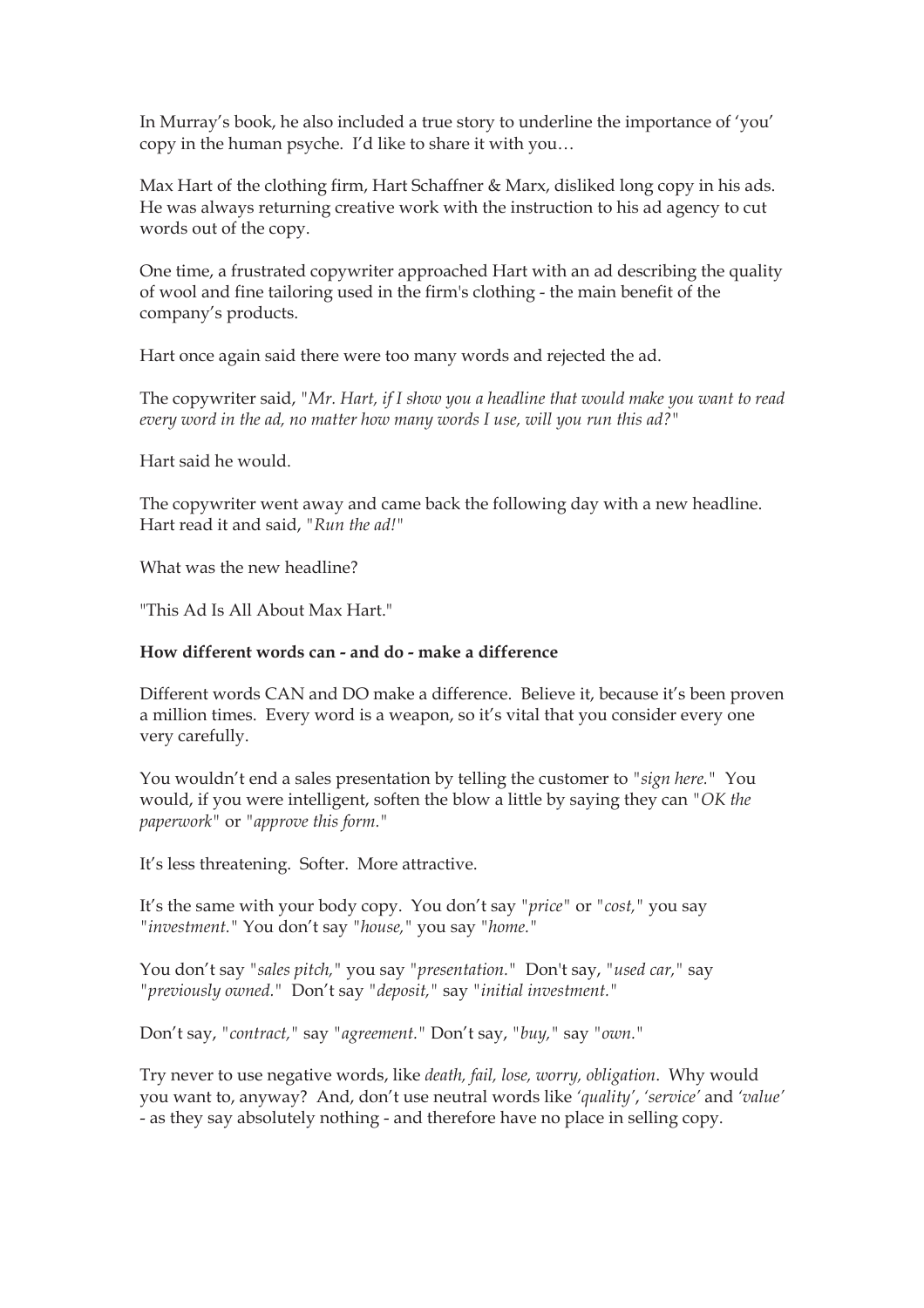Always try to use positive words, like *easy, guarantee, safety, comfort,* and words with emotion, energy and belief, like *wonderful, announcing, introducing, incredible* (I have provided lists of these for you, in previous articles).

Murray found that the value of using the right words in positive speaking was emphasised in a *Wall Street Journal* story he spotted. The paper reported 40 congressmen receiving nine hours of language training and media coaching.

The purpose of the programme was to help lawmakers use more attractive words and phrases (tested in polling) to sell basic themes like education, social security, defence and tax cuts.

Among the "power adjectives" Republicans were told to use, were *'able'* and *'American'* and to avoid words like *'inoperative'' 'cash flow', 'feedback'*, and almost any word that ends in *'ion'.*

You would think that marketers would know by now, that every word conveys a positive or negative meaning and you have to be very careful with the words you use.

You would also think they would understand that banal phrases and puffery, stop people reading immediately? And that bad spelling, punctuation and grammar, turns people off immediately, especially the more mature audiences.

Well, my friends, you would be *wrong.*

And here are a few bits of junk that I have received, that prove my point.

People do not know these things.

Hi Andy

I hope you are well.

As Sales Director of SA Screen Media I deem it my duty to inform you of a spectacular new feature recently added to our fleet of digivans.

*"I deem it my duty"* Bloody hell. Sounds like D'Artagnan geeing up Aramis, Athos and Porthos, before the Roundheads arrive…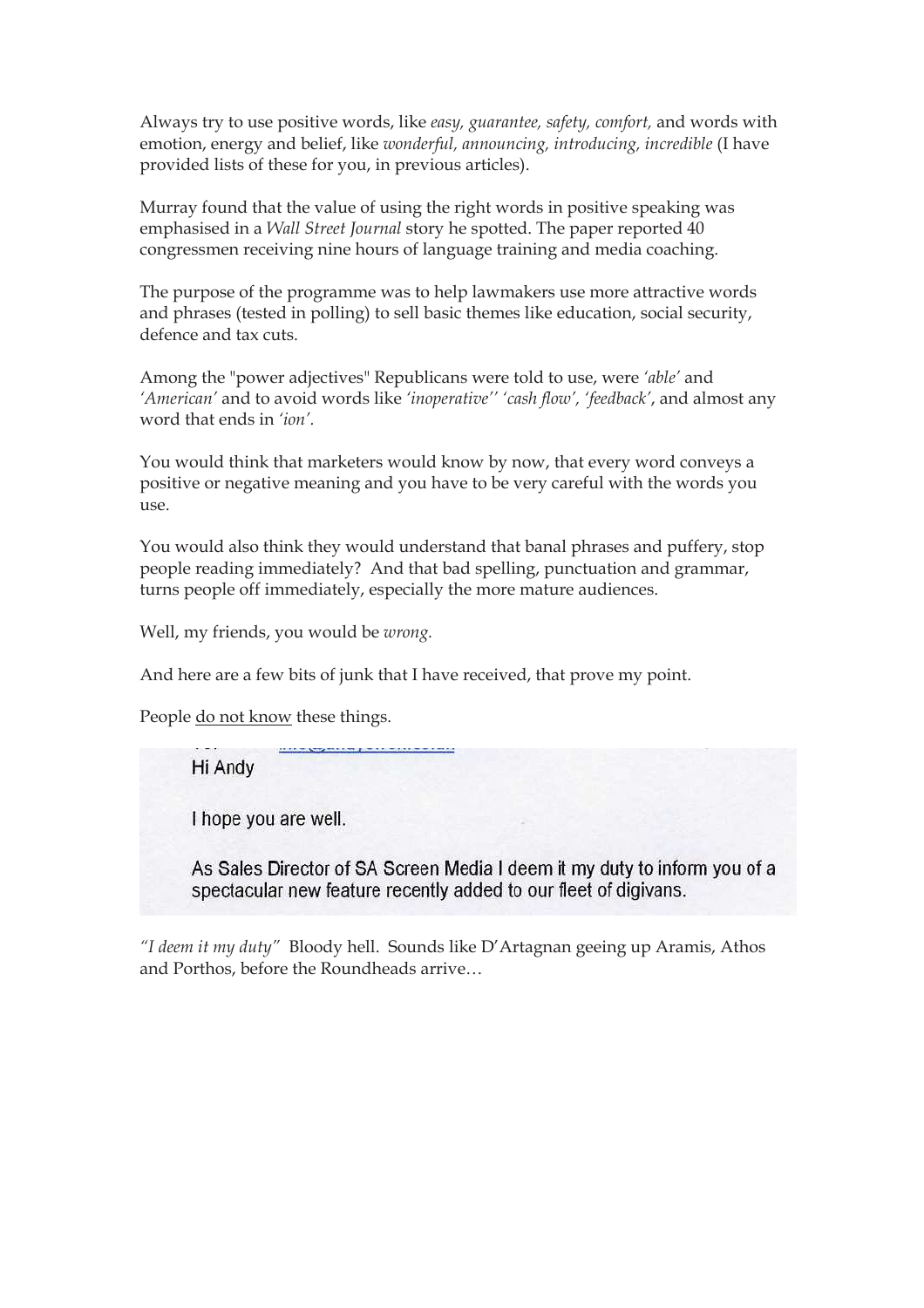

This is just ridiculous. Talk about lack of punctuation. Debenhams certainly don't like commas, that's for sure.

Five lines of copy, 67 words - and only one comma and two full stops.

If it wasn't so serious, it would be funny…

Of course, the creative concept and design of any piece is very important, whether it's an ad, insert, DM pack, email or web page. But, being a direct marketer I can tell you that words are more so.

Words are our common language. Words make people buy, not pictures.

In direct mail for example "the letter sells, the brochure tells" This is proven and without dispute.

How many million times have you heard this? Yet some bozos **still** send brochures out without a letter and concentrate more on pretty pictures than on the copy.

A direct mail pack without a letter is simply a waste of money. DM is the most effective one to one medium available to marketers today. Yes, still.

And the letter is the star. The letter does the selling. A mailpack without one will fail. Simple as that.

I have received two at work, only this week.

I despair. I really do.

How do these idiots get a job, when they know so little?

I archived a quote many years ago that puts it better than I could possibly do: